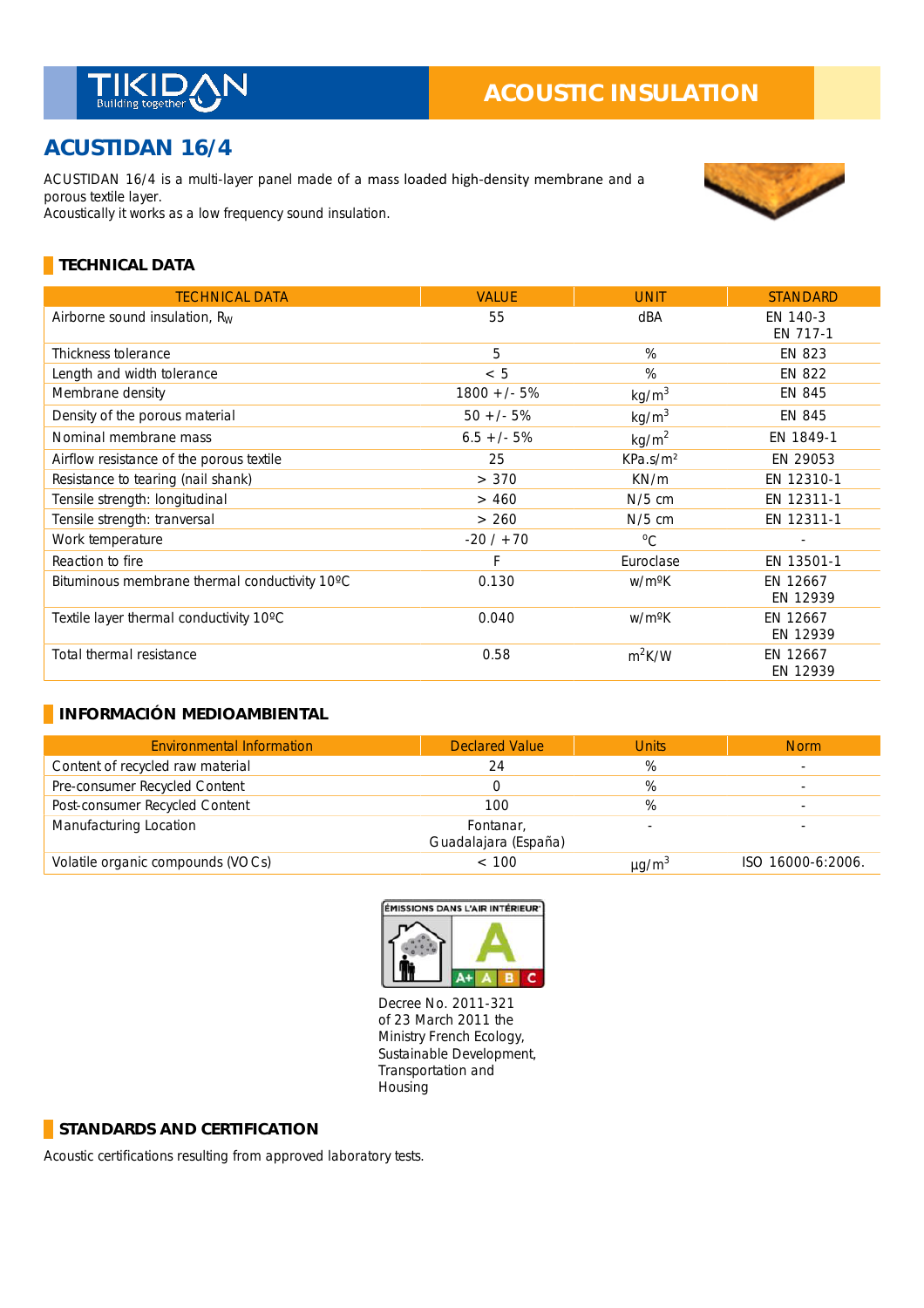

### **ACUSTIDAN 16/4**

| Laboratory   | Test (EN 140-3) No | <b>Result (EN 717-1)</b> |
|--------------|--------------------|--------------------------|
| L.G.A.I. (1) | 110.922            | $R_w = 39$ dB            |
| L.G.A.I. (2) | 98.004.277         | $R_w = 50$ dB            |
| L.G.A.I. (3) | 98.012.321         | $R_w = 55$ dB            |

## **SCOPE**

- Commonly used in shops, bars, cinemas and discotheques, it improves the insulation against low frequencies compared to the traditional insulation based on mineral wool. \_

- Used inside plasterboard chambers in hotels or housing rehabilitation.

- Used around drain pipes to its isolation.

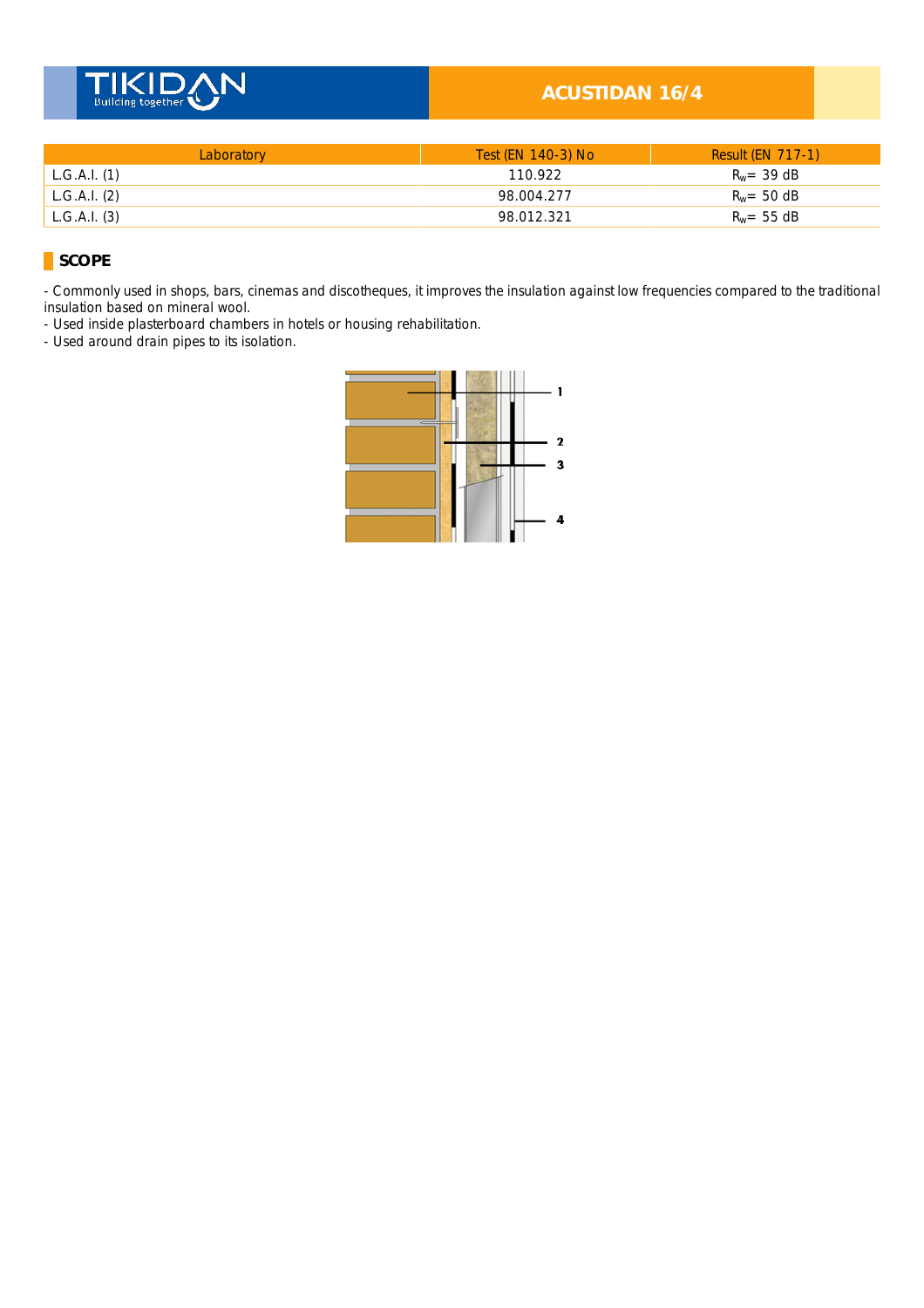# **TIKID**

# **ACUSTIDAN 16/4**

#### **PRESENTATION**

| <b>PRESENTATION</b>       | <b>VALUE</b> | <b>UNIT</b>       |
|---------------------------|--------------|-------------------|
| Length                    | 6            | m                 |
| Width                     |              | m                 |
| Total thickness           | 20           | mm                |
| Membrane thickness        | 4            | mm                |
| porous material thickness | 16           | mm                |
| Overlap                   | 30           | mm                |
| Weight                    | 7            | kg/m <sup>2</sup> |
| Rolls per pallet          | 12           | ud                |
| $m2$ per pallet           | 72           | m <sup>2</sup>    |
| Product Code              | 610080       | ۰                 |



- 1. High-density polymeric mass<br>2. Porous material
- Porous material

# **INSTRUCTION FOR USE**

An installation of the ACUSTIDAN 16/4 is shown in the following pictures: